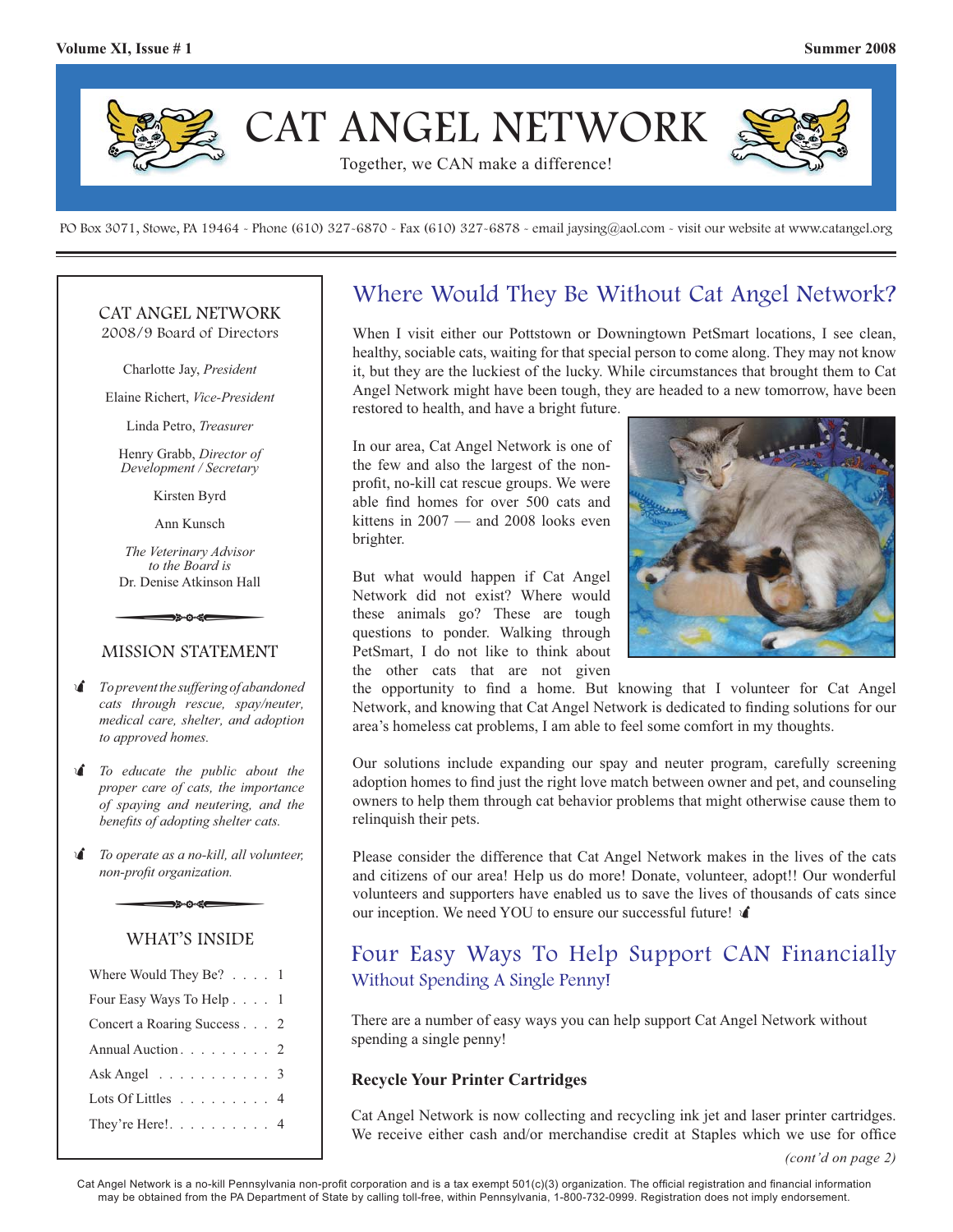## Four Easy Ways to Help

*(cont'd from page 1)*

supplies such as file folders, paper, envelopes and labels for our mailings and other miscellaneous supplies.

Make it a personal project with family, friends and co-workers. Collect the cartridges and bring them to the Pottstown Petsmart store Adoption Center or the Downingtown Petsmart Adoption Center. They can be dropped off to one of our volunteers on weekends or any time you find a Cat Angel Network volunteer on duty.

### **ACME and Redner's Grocery Store Receipts**

Keep collecting grocery store receipt tapes from these stores. Cat Angel Network receives 1% of the total receipts collected in cash. Every little bit helps to feed, spay/ neuter a cat, or provide other much needed veterinary care.

### **GoodSearch.com**

What if Cat Angel Network earned a penny every time you searched the Internet? Well, now we can! GoodSearch.com is a new search engine that donates half its revenue, about a penny per search, to the charities its users designate. Just type www.goodsearch.com in your browser and when the screen comes up, be sure to enter "Cat Angel Network" as the charity you want to support. Type in what you want to search for and click search button. You have just added another penny to Cat Angels' pot! Just 500 of us searching four times a day will raise about \$7300 in a year without anyone spending a dime! And, be sure to spread the word!

#### **iGive.com**

Like to help Cat Angel Network in a big way? Start your online shopping at iGive.com. It's easy and it's free. To support CAN, go to www.iGive.com/catangel. Then whenever you access hundreds of online merchants through the Mall at iGive, up to 26% of every purchase is donated to CAN. Participating merchants include Barnes & Noble, Eddie Bauer, Lands' End and PETsMART. Join www.iGive.com/joinLink, and then shop 'til you drop. We'll appreciate it!

# Concert For Cats a "Roaring" Success Donations Exceed \$6000

Each year, CAN has been the beneficiary of an outstanding concert presented by West Chester University faculty and students, as well as other friends of cats.



This year's concert, presented in the new Madeleine Wing Adler Theatre, raised over \$6,000 to help us with our ongoing work.

One highlight of this year's concert was a performance of snappy tunes by Gracenotes, an all-female acappella ensemble, featuring select WCU music majors.

Next year's cat concert will be held on Sunday April 26, 2009 at 3 PM. Mark the date! v

# Annual Auction in the Works!

On October 26, 2008, CAN will hold another auction at the West Chester Senior Center. The auction will last from 2-5 PM, and will feature a silent auction and a live auction.



This is the perfect time to help us by finding merchandise for our auction! We are looking for new items that are worth at least \$25 retail. We need a good many items in

the \$50 plus value for our live auction. Please put on your thinking caps and help us by coming up with some fun donations for this year. We are not accepting very large or extremely heavy items. We will take a few gently used items but they need to be worth at least \$100 new and must be in mint condition. We would like to collect all items between August 20 and October 15.



On the Lot of Littles donation request form, you will find a section where you can commit to donating a specific number of items. We need about 40 items worth more than \$50 and about 180 items worth from \$25 to \$50. Please consider committing to finding a few items for our auction. It is fun and easy to shop for the big discounts. We also need volunteers who are willing to solicit items for the event. Tickets will be available in advance from our volunteers for \$15, or at the

door for \$20.

Watch our web site for more developments. By late August, we will have a full list of ways that you can help. Mark your calendars now for this fun event. Together, we can have a great auction this Fall!

Please contact Henry Grabb at catangelpa@aol.com if you have questions or wish to help.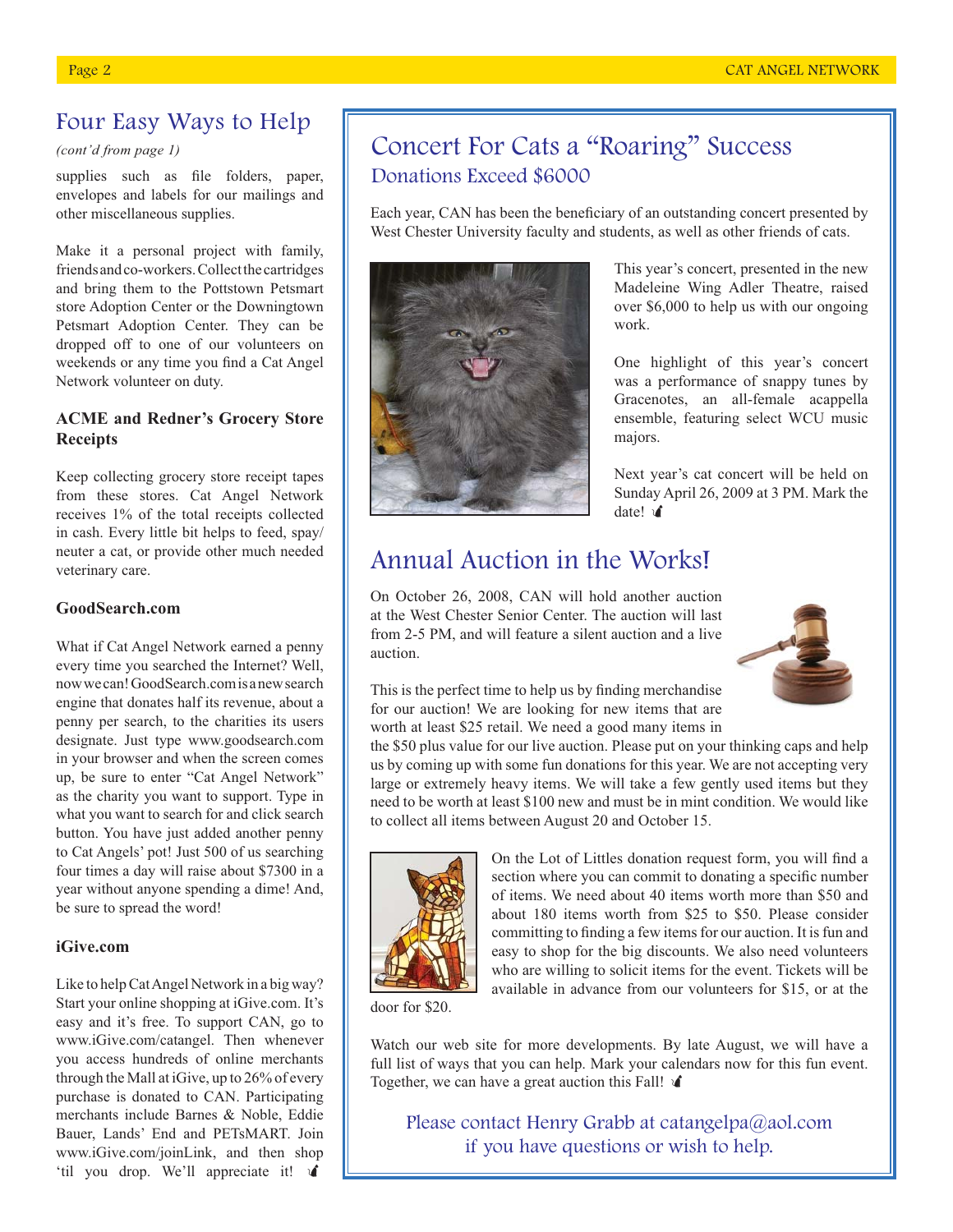

QUESTION: Several strays appeared in my yard this winter, and I didn't have the heart to see them go hungry so I started feeding them. Now my neighbor is complaining to me that "my cats" are in his yard, fighting and mating at night, and he expresses concern that they will reproduce and have the neighborhood crawling with cats. He blames me for the cats hanging around, saying if I wouldn't feed them, they would go away and the problem would be solved. They're not really my cats, but I feel that I'm being made the scapegoat for the situation just for showing compassion. Help! What should I do that would be the right thing for both the cats and the neighborhood? This is getting extremely stressful!!



ANSWER: We cats do seem to "know" the right house to go to when we're looking for a kind stranger to offer a meal! Luckily, there are many people like you whose compassionate natures will not allow them to turn away from any living creature in need. Being kind is ALWAYS the right thing to do! And being kind, in this case, means following BOTH parts of the GOLDEN RULE of feeding those cute strays (I WAS one, long ago):

#### **"FEEDING A STRAY? NEUTER OR SPAY!"**

Now, most people who hear this say, "What? I'm fond of these cats, but getting them spayed and neutered sounds overwhelming! I can't pick any of them up, and even if I could catch them, isn't it expensive to have them neutered? Is this really necessary for ME to do?"

Well, as a kitty myself, I would say that making the effort to get some help in neutering these cats is the most compassionate thing you could ever do for their future well-being. As you've noticed in your neighborhood, one or two stray cats can "fly below the radar" for a while, but once that number starts increasing, people who don't love cats as you do start complaining and making calls to places to "take them away." And, believe me, Animal Control agencies, etc., are not finding homes or relocating wild (feral) cats. They are doing something else, something that I don't like to mention or even THINK about. Sometimes neighbors take matters into their own hands, and then things get REALLY mean and ugly for us cats.

So it's up to people like you to take the step of calling a group like Cat Angel Network to learn about the widely used and effective program called T-N-R (Trap-Neuter-Return). It involves borrowing a humane trap and learning the simple steps to using it to catch each stray. Information about "Low Cost / No Cost" Spaying and Neutering services is provided so arrangements can be made to halt the population growth, PRONTO! People who have completed a T-N-R program often say that it was a much easier process than they ever expected!



Recently, a lady called CAN for advice on the six strays in her backyard (a mother cat and her five half-grown kittens). Within the space of a little more than two weeks, she trapped all six and had them neutered and vaccinated! Four of the six cats turned out to be females. Without the dedication of this one animal lover, this spring there would have been 12- 24 kittens born to those four females (usual litter size is three to six kittens)! In another

"What should I do about

six months, THOSE kittens would have been old enough to reproduce. Eighteen to thirty cats would have been loose in her neighborhood and, with about half being females, the population of cats would have exploded. And with that explosion would have come a lot of pain and suffering for those unwanted strays.



This cat heroine single-handedly made a HUGE difference to the kitties in the scope of her sight. So often people feel overwhelmed and wish they could do something to help when they hear of the plight of the millions of unwanted cats that are killed every year. Well, this lady did SOMETHING.

I hope that you and all the other caringpeople who fill up food bowls "for the strays" will follow this lady's example. One backyard at a time, this will make a better world for us cats.

Now, before I close this plea for neutering, I have a confession to make. My name being "Angel," I cannot tell a lie—I wasn't ALWAYS in favor of neutering. As a young stud-muffin male, I was living a rough-andtumble lifestyle of wandering in search of girlfriends and fighting other males for the privilege of loving and leaving them. It was an exciting life, but all the battle-scars were taking a toll on my handsome good looks. Now, if I do say so myself, I'm sleek and shiny, and my formerly thin, raggedy looking body has never looked better. And the guys I fought with? They're my buddies now – we can't, for the life of us, remember what we used to fight about!

So, neutering? This DOESN'T annoy us! It makes us purrrrrr.....  $\mathbf{\hat{A}}$